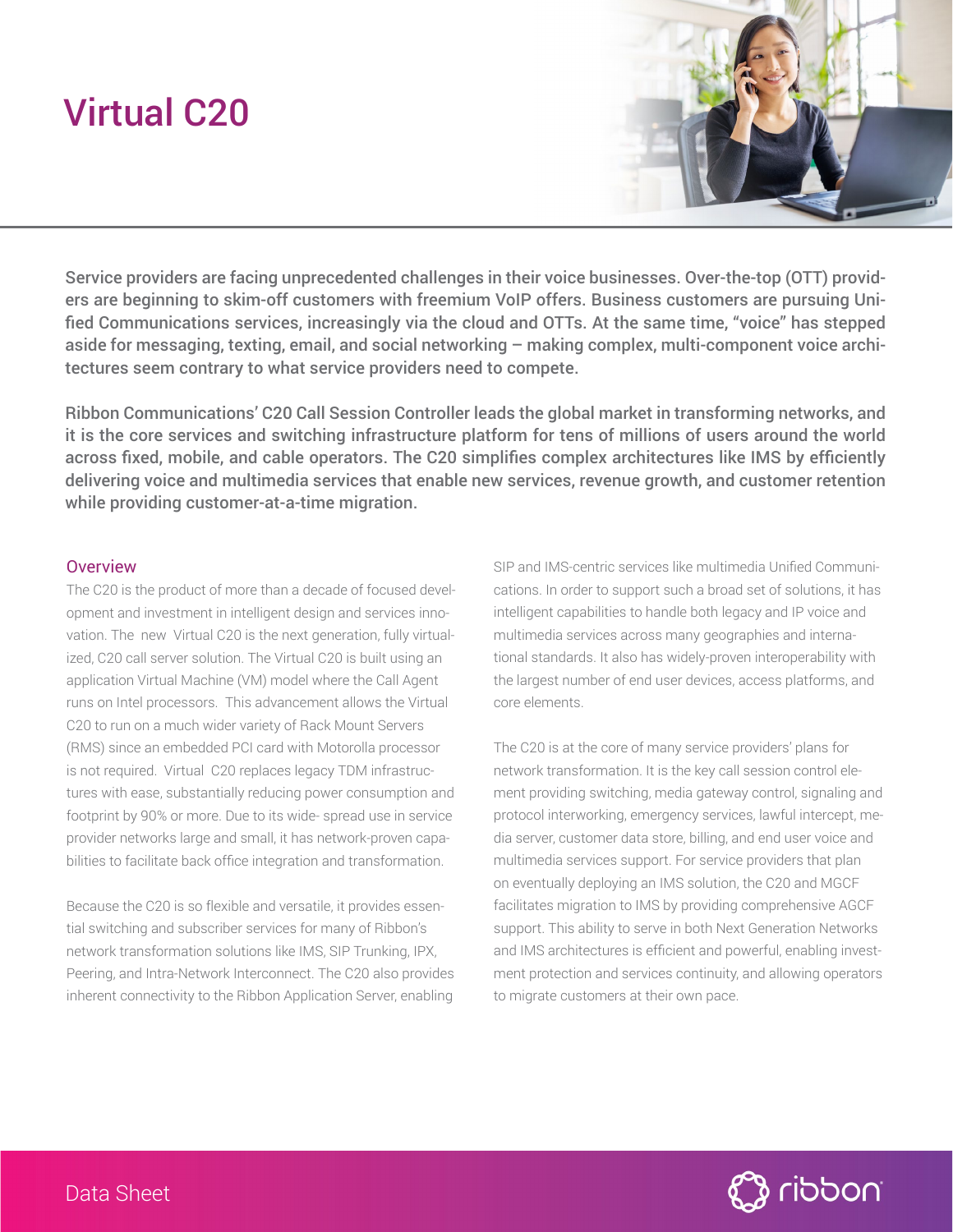

# CS2000 Upgrades

Virtual C20 also introduces a new strategy for addressing legacy CS2000 XA-Core and Compact switches in a carrier's current network. The new "CS2000 to Virtual C20 Upgrade" program provides the ability to upgrade a CS2000 switch from CVM17/18/19 software releases to R21 while simultaneously moving all applications into a virtualized environment hosted on the Virtual C20 servers. This allows for all legacy equipment the CS2000 had been hosted on to be removed, including the ERS8600, thereby fully future-proofing the switch for years to come.

# Benefits

#### **Market Flexibility**

- Utilized worldwide as a call session controller across cable, fixed, and mobile operators
- Widespread applicability and services integration across TDM and IP networks
- Extensive set of subscriber services for business and residential markets
- Network-proven, global interoperability with a wide array of devices, access equipment, and core elements
- Smooth, customer-at-a-time or en-masse migration from legacy networks
- New CS2000 to Virtual C20 Upgrade program provides per switch evolution to future-proofed C20

#### **Solutions Support**

- Supports both Next Generation Networks and IMS
- Concurrently supports and integrates legacy services POTS, Centrex, Regulatory, Lawful Intercept, PBX
- Network Transformation and switch replacement including Class 5 and Class 4, IP Tandem, Tandem, Long Distance, and IP Trunking
- Interconnect services including SIP Trunking, IPX, Peering, and Intra-Network Interconnect
- Access services including Hosted VoIP, Hosted PBX, IP Centrex, and Unified Communications

#### **Cost Efficiency**

- Flexibility to run on a much wider variety of Rack Mount Servers (RMS), either Ribbon or Customer provided
- Can sustain legacy networks and customer groups for extended years, enabling gradual migration to end state architecture as CapEx allows
- Very low power and real estate footprint vs. comparable TDM alternatives
- Many integrated functions and services to reduce operational complexity and cost
- Highly-scalable density and capacity for optimal cost per subscriber
- Multiple IP interconnect options to reduce transmission costs (SIGTRAN, SIP-T, SIP-I)
- Ribbon C20 OA&M platform for optimized, simplified management

#### **Revenue Generation**

- Provides a host with the new VoIP and multimedia applications and features of Ribbon Application Server; enhances the user experience and engenders loyalty and "customer stickiness"
- Integration of legacy services and networks with IMS evolution to ensure revenue continuity and mitigate customer attrition

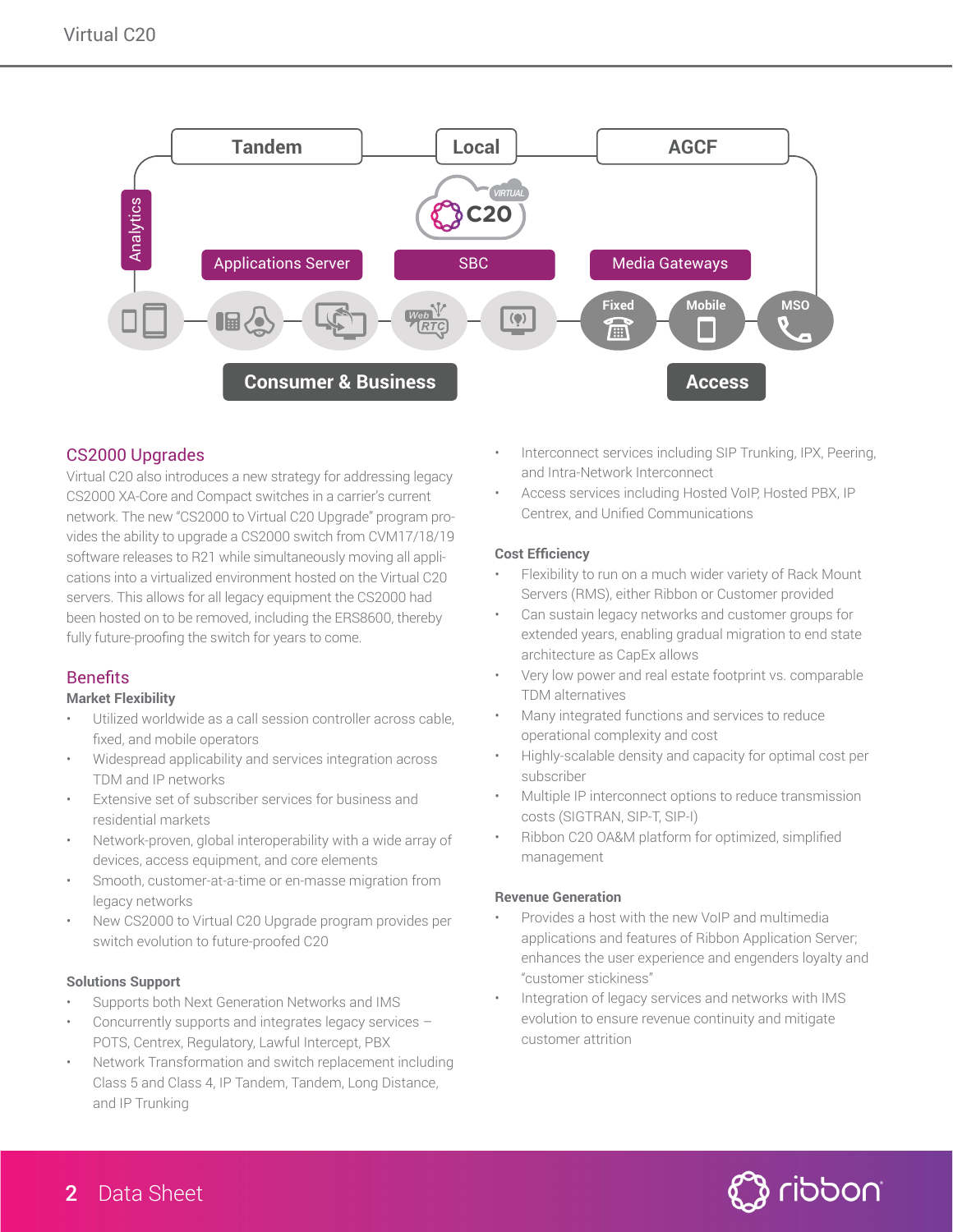#### **Seamless Migration to IMS**

- Seamless migration path from Next Generation Network to IMS architecture
- In IMS, provides AGCF, MGCF, and TAS network elements

## **Capacity**

- Up to 5M Busy Hour Call Attempts (BHCAs) depending on configuration
- Up to 1.25 million lines plus 160,000 trunks (International end office configuration)
- Up to 600,000 trunks (tandem configuration)
- Up to 10 GWC VMs with 10 GWC instances per VM

# **Standards-Based Protocol Support**

- SIP, SIP-I, SIP-T, MGCP, TGCP, H.248, H.323, NCS
- ISUP, LNP, CALEA, GETS, E911, TR-08, GR-303, V5.2, PRI, DPNSS, QSIG, BRI
- PCMM policy and IMS MGCF and AGCF interfaces
- ENUM and LDAP
- REST, ParlayX, WSRP
- SS7, PRI, BRI, V5.2

# Virtual C20 Specifications & Characteristics

## Ribbon C20 Management

The integrated management solution provides full fault, configuration, accounting, performance and security (FCAPS) functionality for the C20.

Ribbon C20 EMS is compatible with multiple legacy OSS systems. This enables smooth transformations that leverage current back office investments and minimize retraining costs.

# Ribbon Analytics for C20

Ribbon Analytics enables retrospective root cause analysis with near-real time and historical data, identification of key network trends and issues over periods of time, and provides advanced insights across your fixed voice networks. Capabilities includes: monitor network KPIs and key trends; resolve network issues; plan network growth; reduce time to problem resolution; reclaim revenue leakage.

| <b>VM Name</b>               | <b>VM Description</b>                    | <b>Simplex Config VM Numbers</b> | <b>VM Resiliency</b> |
|------------------------------|------------------------------------------|----------------------------------|----------------------|
| CA on Intel                  | Call Agent                               | 1 VM                             | $1+1$                |
| DM & GVM/C20MM<br>(G6MM opt) | Data Manager & Genview<br>Manager        | 1 VM                             | $1+1$                |
| GWC                          | Gateway Controller                       | Up to 10 VM, 10 GWC/VM           | $1+1$                |
| <b>SST</b>                   | <b>SIP Session Server</b>                | Up to 4 VM                       | $1+1$                |
| <b>GMS</b>                   | Media Server                             | Up to 4 VM                       | $1+1$                |
| vSP2K (opt)                  | Signaling Gateway                        | 1 VM                             | $1+1$                |
| G9EM (opt)                   | <b>G9 Element Manager</b>                | 1 VM                             | $1+1$                |
| VR (opt)                     | Virtual Router for Geo<br>Configurations | 2 VM                             | $1+1$                |